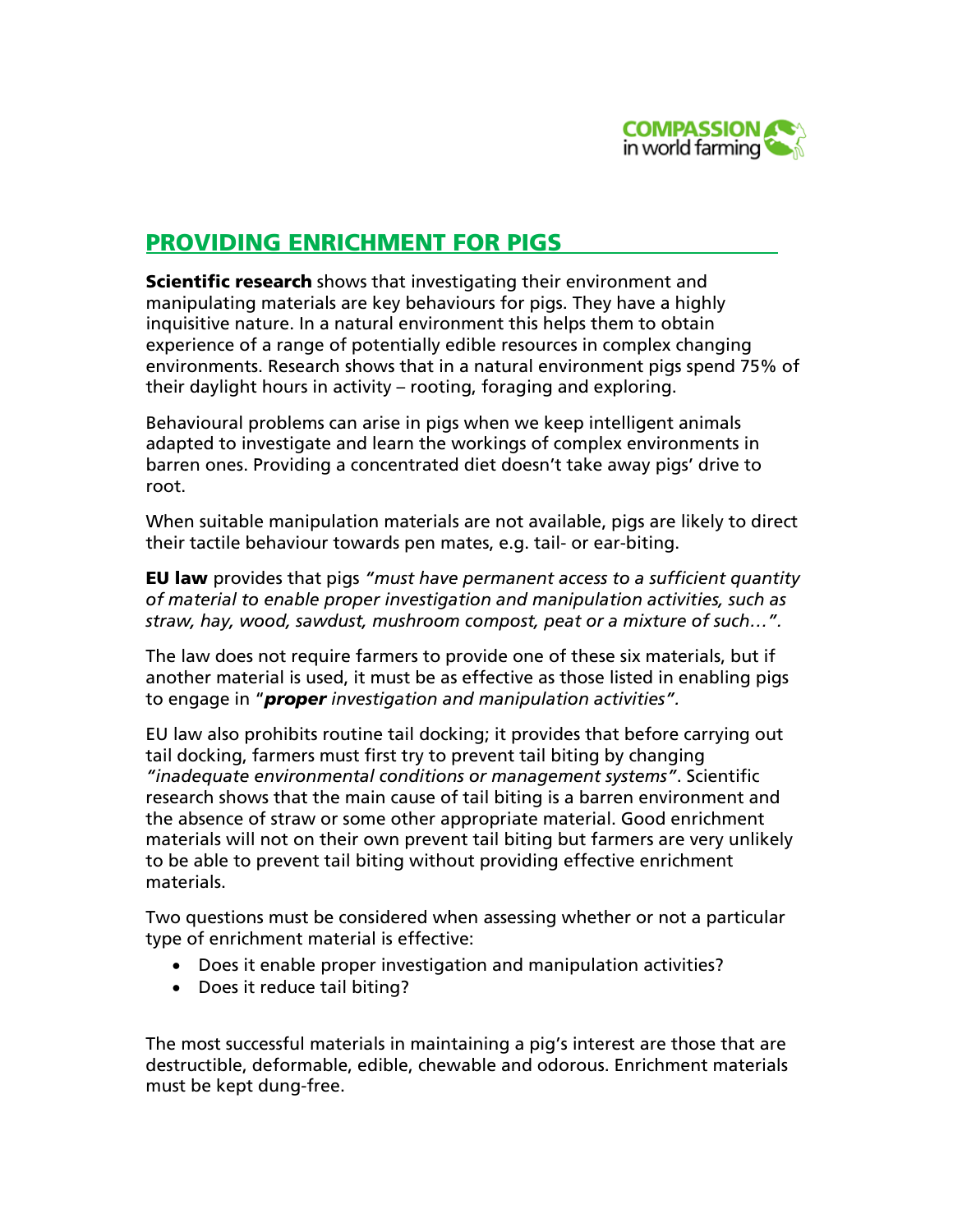# Which materials satisfy pigs' behavioural needs and the law?

#### Straw

A deep bed of straw is probably the best enrichment material. It should be topped up regularly with fresh straw to retain the pigs' interest. Even using small amounts of fresh material can be effective in providing novelty.

Straw can also provide comfort and warmth and supplement the pigs' diet. However, in hot weather pigs must also have areas in which they can cool down.

The provision of plentiful straw need not be confined to small niche farms. Brydock Farms in Scotland, whose parent company is Vion UK, produces 4,000 finished pigs per week. Brydock's pigs receive fresh straw in their pens daily once they have broken down the bales provided for them on arrival in the pen. For further information visit:

http://www.europeanfarmersnetwork.org/files/efn/documents/case\_studies\_1\_0. pdf



Pig farm in France

Photo © Jim Philpott

Deep beds of other edible fibrous materials such as ground wood, rice hulls or peanut shells can also maintain active foraging interest.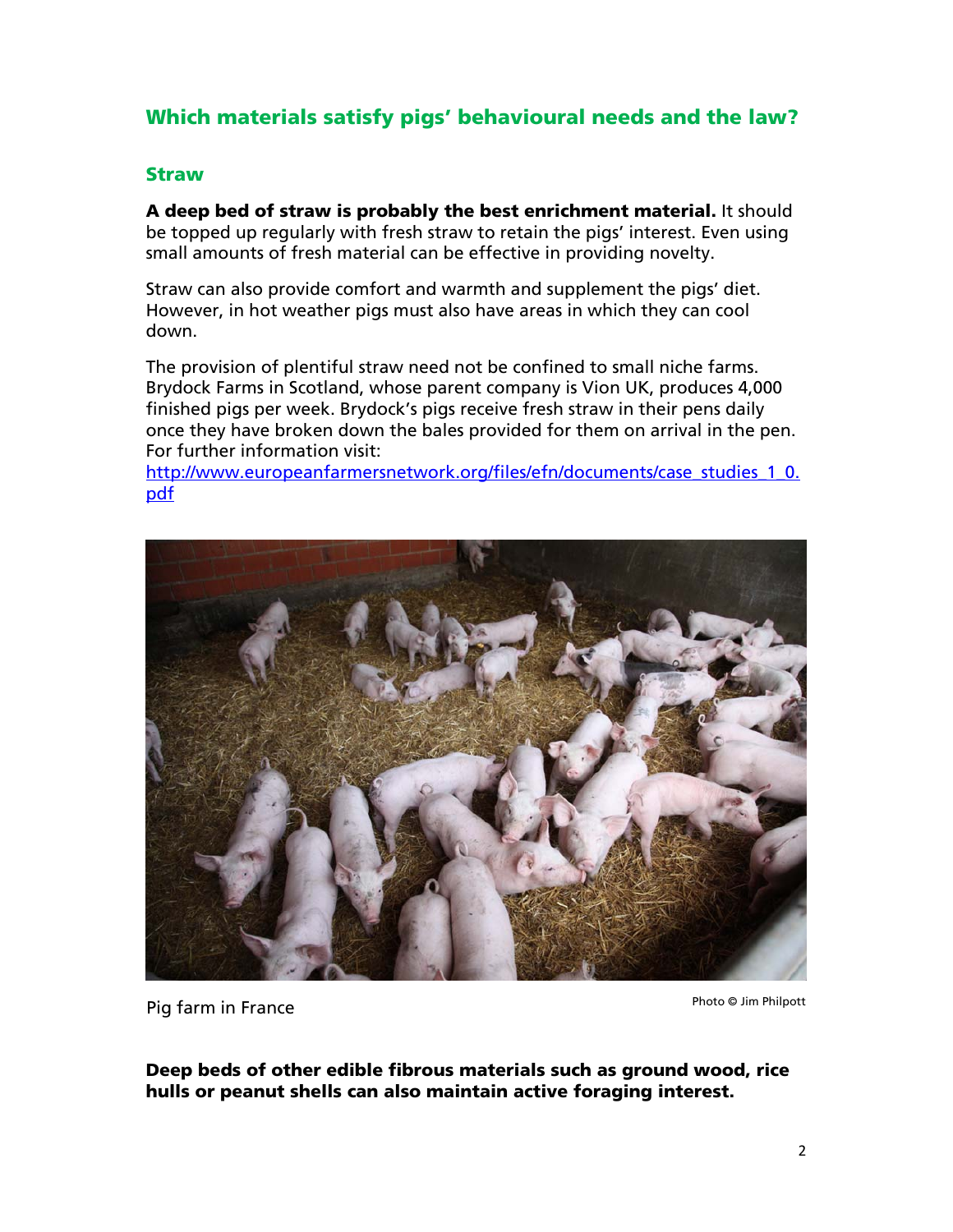Farmers in hot countries are concerned that straw does not enable pigs to cool down. When straw is used in hot climates it should not cover the whole of the floor and pigs should have access to water for wallowing to enable them to cool down.

A number of farms in southern Brazil which has a relatively hot climate use deep bed systems based on peanut shells, rice hulls or ground wood. Often the pigs are housed in open-sided buildings with curtains.



 Growing pigs on deep litter in Brazil



Weaners on peanut shells in Brazil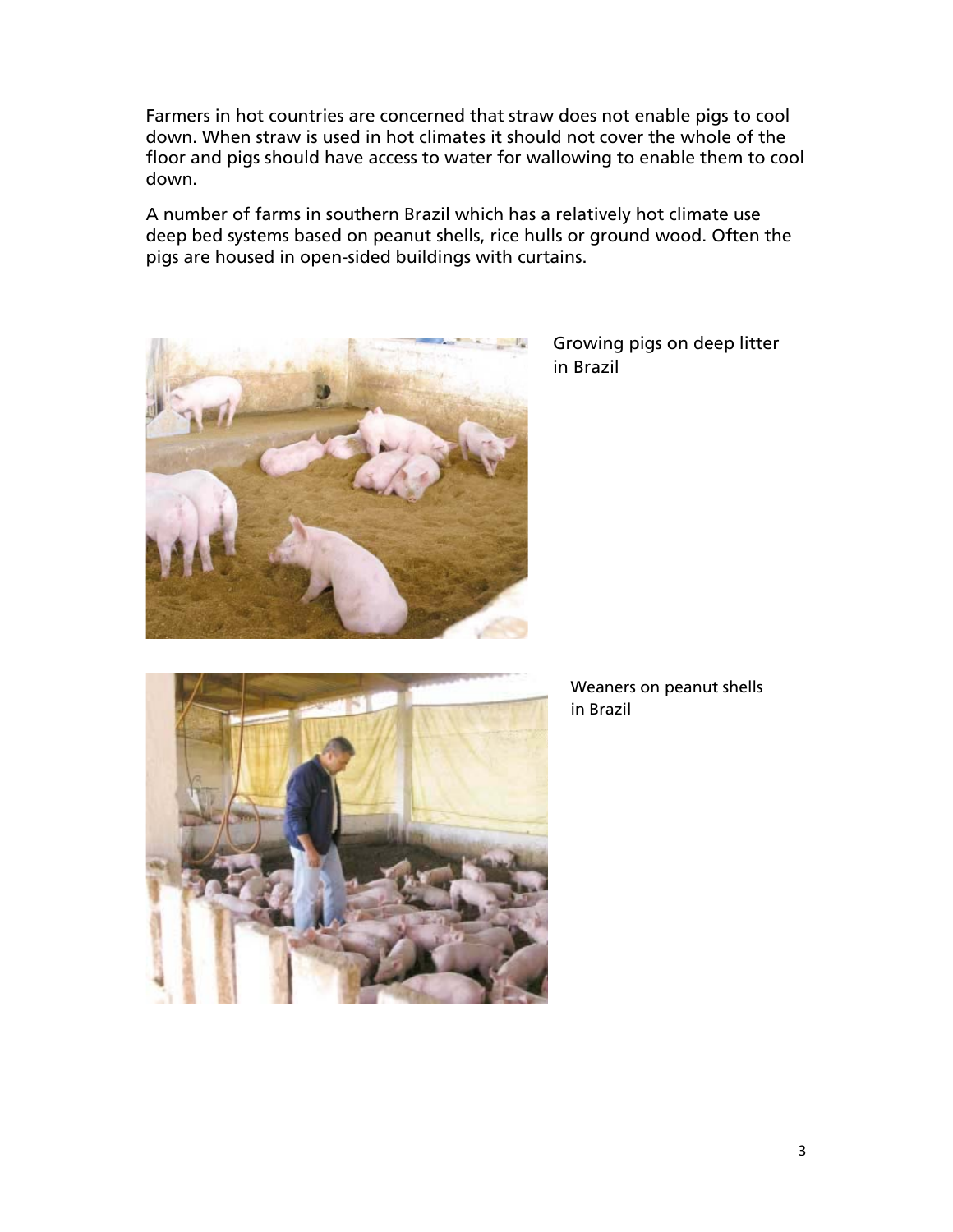Straw in a dispenser or rack, though not as effective as straw on the floor, can to some degree maintain pigs' attention and help reduce tail **biting.** The straw should be topped up daily.

One study that looked at a partly slatted system describes a dispenser consisting of a metal tube (height: 77.0cm, diameter: 29.0cm) with a chain mail basket underneath (height: 17.0cm). The dispenser was attached to the pen side over the solid floor area approximately 3.0m away from the front of the pen, so that the chain mail basket was at pig head level. The dispenser was filled with long straw that the pigs could root and pull through the chain mail. A metal tray (57.5cm x 56.0cm, edge of 4cm) was attached to the pen side on the floor underneath the dispenser to catch straw that fell down.

Although this dispenser was used in a partly slatted system, it could be used in a fully slatted pen provided that a metal tray or a wooden board was placed on the slats to catch straw that fell down.



 Straw dispenser Photo © Dr Heleen van de Weerd

Straw is most effective when:

- some new straw is added daily, and
- the straw is long, not chopped.

However, any straw is better than none.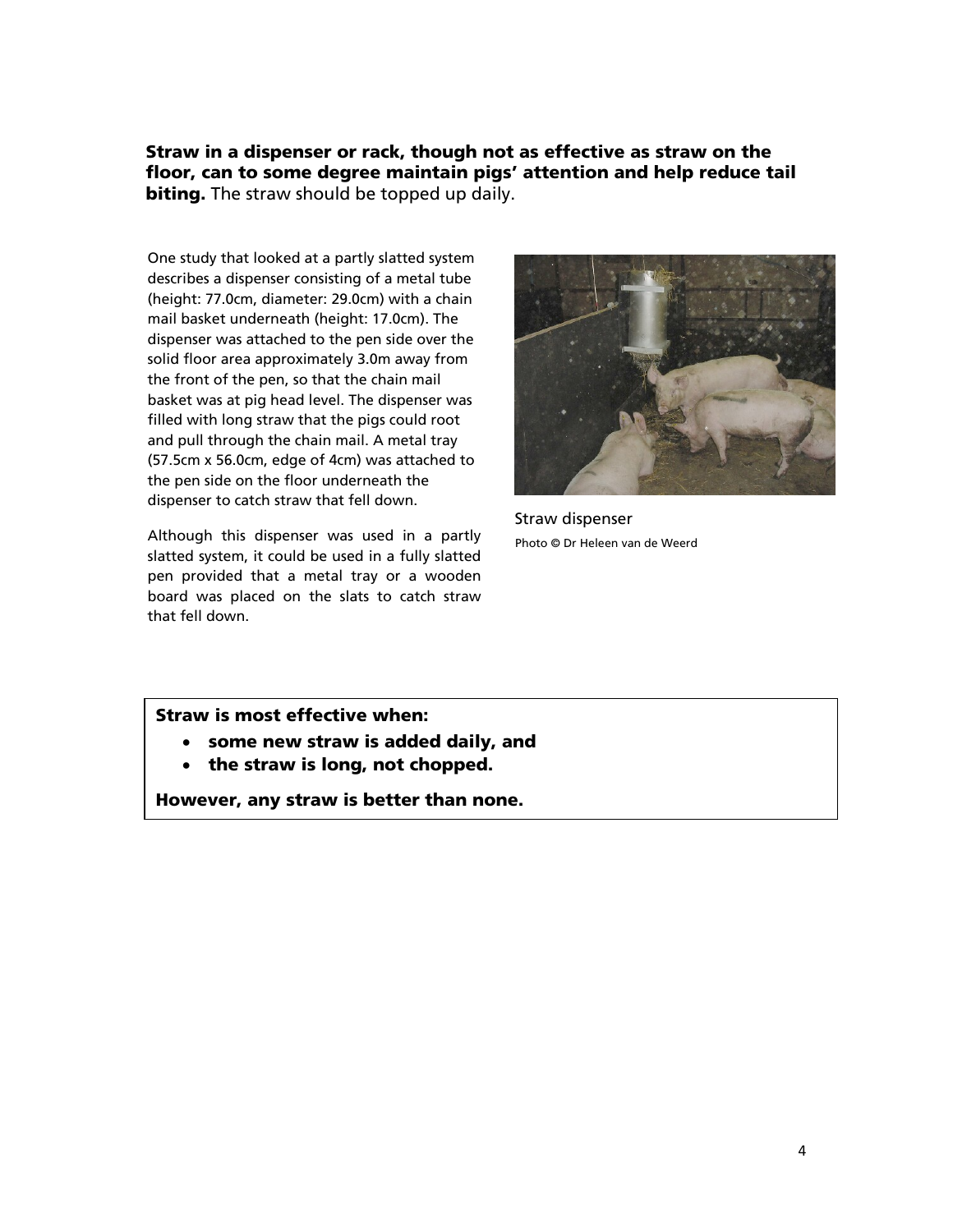Compressed blocks or logs of straw and hanging metal baskets with long straw can also be helpful, though not as effective as a deep bed of straw





Bundles – take longer to dismantle

Racks with spent mushroom compost have also been successful in significantly reducing tail biting. Pigs can release particles of compost by nosing the metal grid at the bottom of the rack from below while standing or sitting.

In one study a rack with spent mushroom compost was provided for pigs kept on fully slatted floors. The horizontal rack was 1,800mm x 600mm with 30mm2 grid size suspended above the pigs' heads within reach of the pigs. The rack height was adjusted as the pigs grew. Initially it was suspended 60cm above the ground and as the pigs approached slaughter weight, rack height was increased to approximately 75cm.

Pigs' foraging behaviour includes investigating, manipulating, breaking up and consuming. So, materials that are edible or have nutritional value are among the most effective enrichments.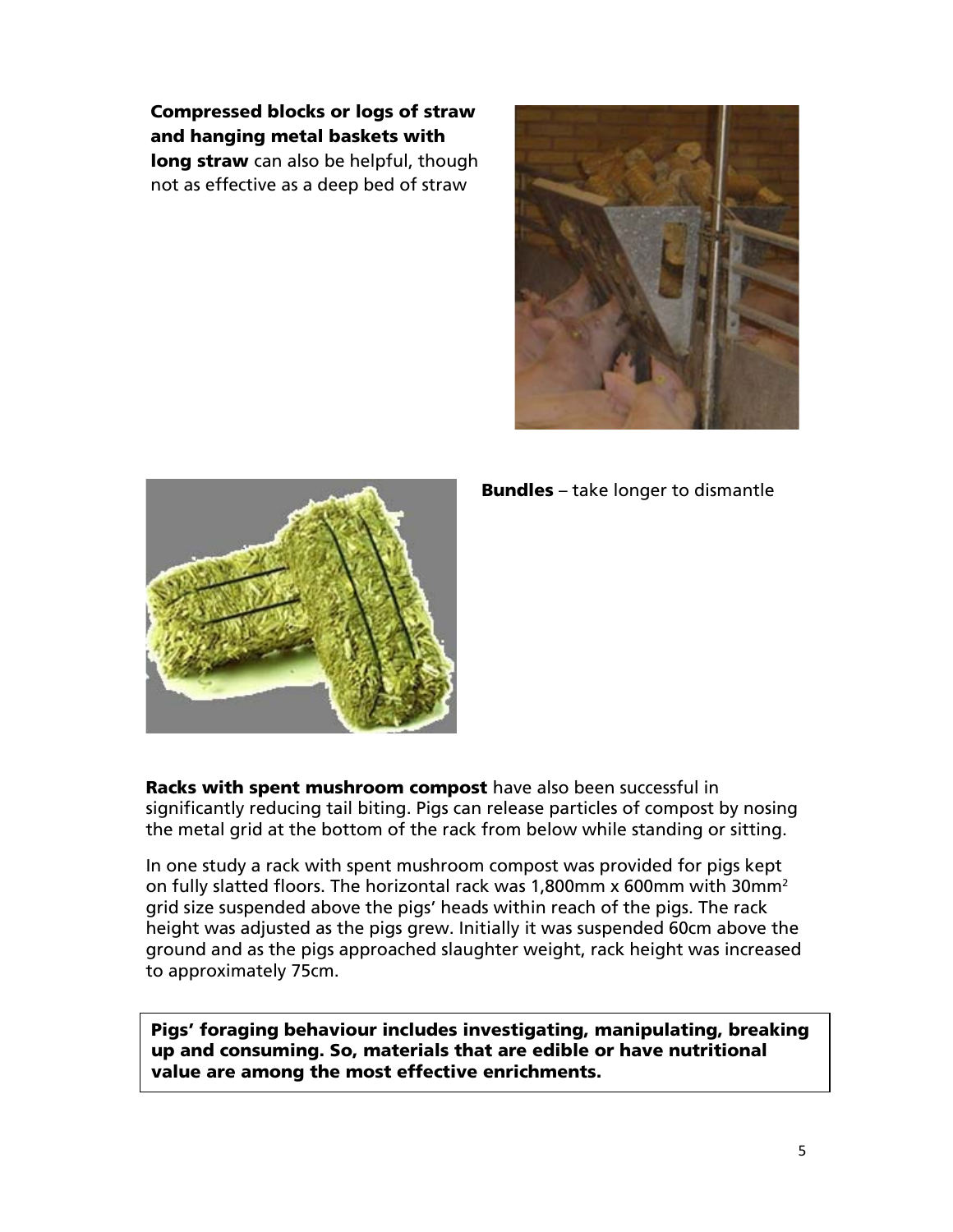**Maize silage** has been shown to be effective in stimulating pigs' explorative behaviour, perhaps because it is nutritious and varied.

If too little of the chosen enrichment material is provided, the amount available may diminish to such an extent that too little is left before it is next topped up. This will result in the pigs losing interest in the material and possibly redirecting their behaviour towards their pen mates.

Wood shavings/wood chips *(Canadian bedding system)* 



This Dutch farm provides a thin layer of about 5-10cm of ground wood placed on the floor.

Photo © Jorg Broenink, farmer, the Netherlands

# Other materials that can to some extent be effective in providing enrichment and reducing tail biting

A range of other materials can be helpful though none is likely to be as effective as a deep bed of straw. In order to provide variety and maintain the pigs' interest, it is good practice to:

- use two or more of these enrichments at any one time
- introduce new materials from time to time as pigs quickly (sometimes within one or two days) lose interest in the less effective materials.

These other materials include:

Wood – this should be soft wood as hard wood is difficult to chew and deform. Wood could be:

## *Logs*

Two brackets can be attached to the pen side allowing a log to be placed vertically between the brackets and the pen side; the lower end of the log is at floor level. Or a U-shaped plastic tube or moulding can be attached to the pen side to hold the log vertically in place; the bottom of the tube or moulding should be several centimetres above the floor so allowing the lower end of the log, which rests at floor level, to be accessible to the pigs.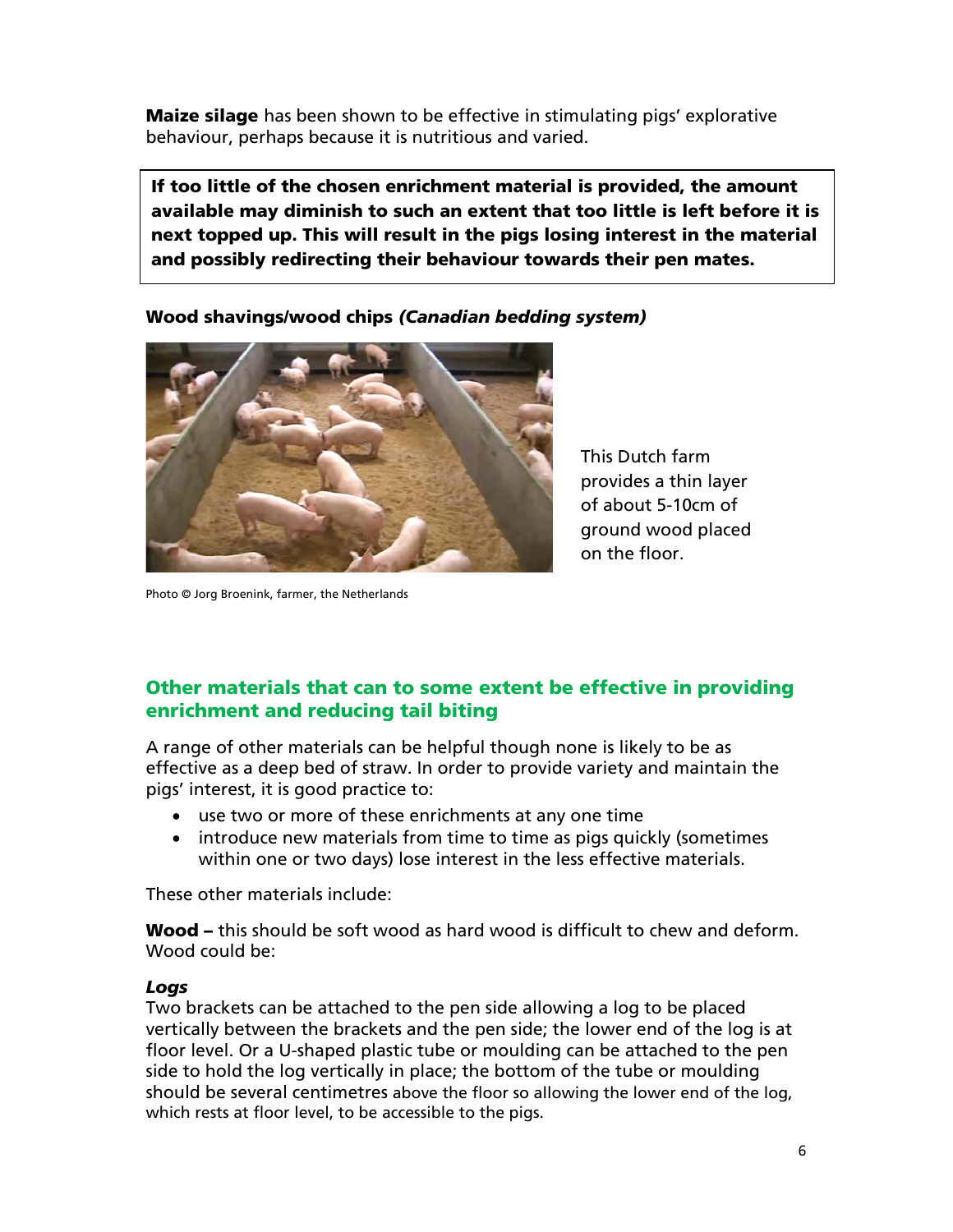#### *Branches*

*Bark/mulch* 

*Wood wool* – made from slivers, cut from logs

(Wood wool: Wikipedia)



### Coconut fibre



Ropes: Research using manila ropes found that although pigs devoted large amounts of time to exploring, chewing and ingesting ropes, levels of tail biting were still relatively high.

# Food enrichment

The following section on food enrichment, the photos in it and some of the other photos in this booklet are reproduced by kind permission of the British Pig Executive (BPEX).

### Food enrichment –principles

- 1) Keeps the pigs occupied for much longer than when all food is supplied in one place or in meals;
- 2) A more natural behavioural activity, leaving less time to chew the pen or each other;
- 3) Use food from pigs' daily ration or introduce novel foods.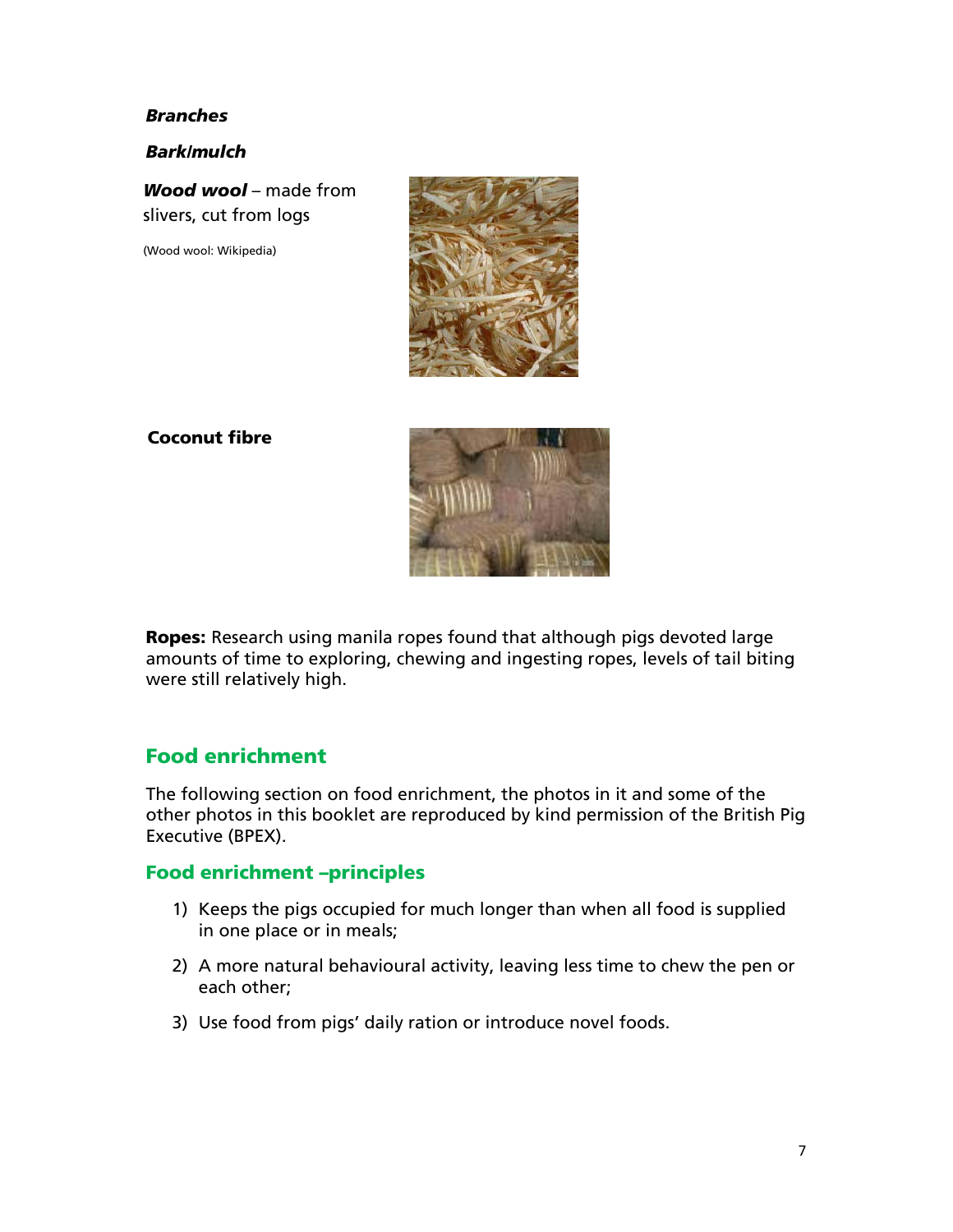## Portion of daily ration

- mixed in with daily fresh straw
- feed on the floor provided it is clean enough and in small groups
- in lumps of wood or destructible objects
- use a roller in liquid feed so pigs can root to get food
- in Edinburgh foodball (designed to deliver small food rewards in response to being rooted) or strong dog toy.



## Possible foods to add:

| . .<br>л сг<br>-- |  |
|-------------------|--|
| ٠                 |  |

 $\checkmark$  cut

Grass:  $\checkmark$  cut Herbal mineral blocks

- $\checkmark$  turf
- $\checkmark$  silage



Seaweed Herbs Fruit/vegetables

# Solid foods:

 $\checkmark$  beet



 $\checkmark$  turnip  $\checkmark$  swede